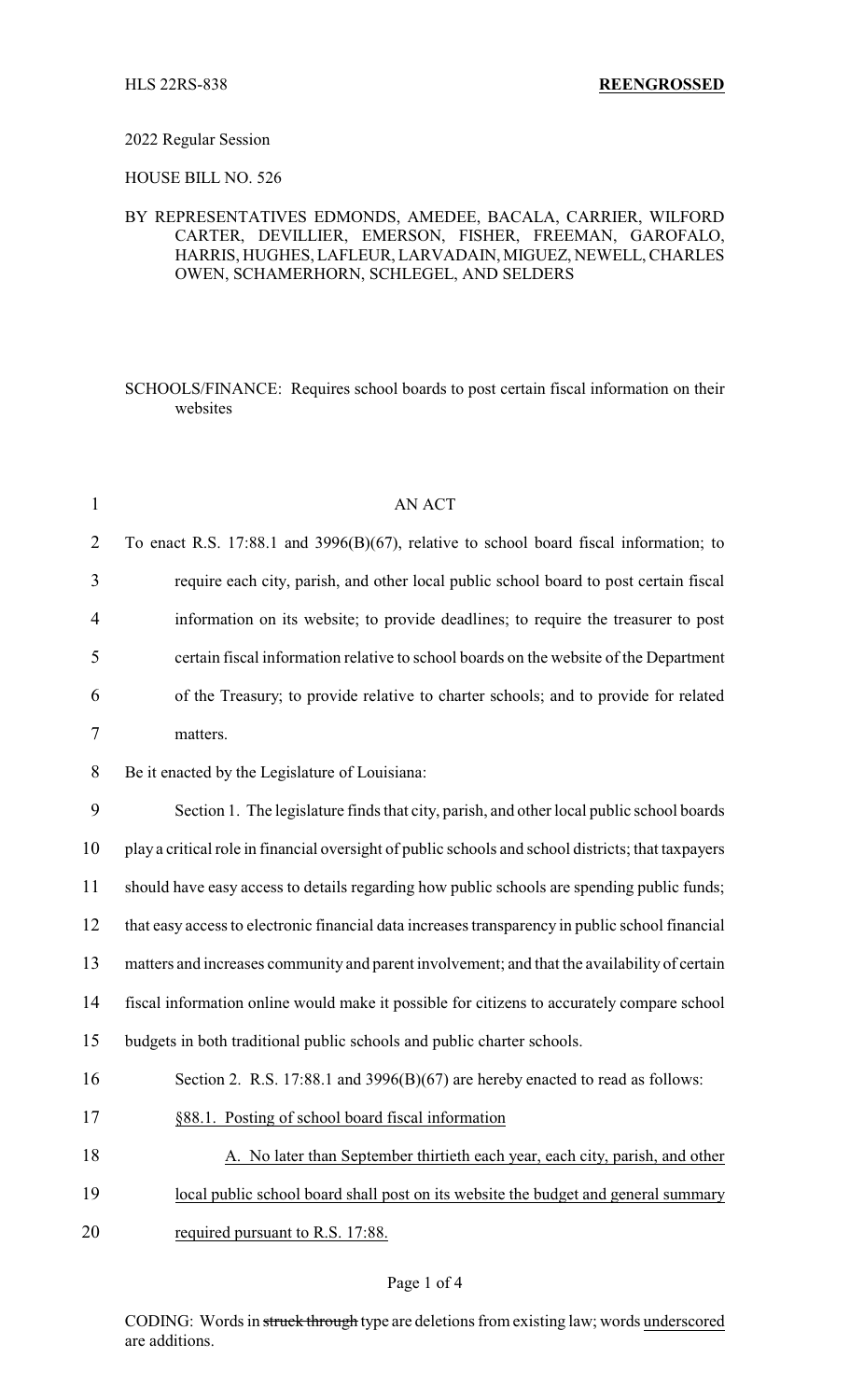| $\mathbf{1}$   | B. After approval and acceptance by the legislative auditor but no later than              |
|----------------|--------------------------------------------------------------------------------------------|
| $\overline{2}$ | September thirtieth each year, each city, parish, and other local public school board      |
| 3              | shall post on its website its annual independent audit.                                    |
| $\overline{4}$ | C. Each city, parish, and other local public school board shall post on its                |
| 5              | website reports detailing actual revenue, receipts, expenditures, and disbursements        |
| 6              | for each quarter. The reports shall also include information concerning the school         |
| 7              | board's contracts for each quarter, including without limitation the identity of each      |
| 8              | vendor, the purpose of each contract, and payments associated with each contract.          |
| 9              | The report for the first quarter shall be posted no later than October thirty-first; the   |
| 10             | report for the second quarter shall be posted no later than January thirty-first; the      |
| 11             | report for the third quarter shall be posted no later than April thirtieth; and the report |
| 12             | for the fourth quarter shall be posted no later than July thirty-first.                    |
| 13             | D. Each city, parish, and other local public school board shall furnish to the             |
| 14             | Department of the Treasury, subject to the deadlines and in the manner prescribed          |
| 15             | by the treasurer, the information posted by the school board pursuant to the               |
| 16             | provisions of this Section. The treasurer shall post the information on the website        |
| 17             | of the Department of the Treasury. Subject to the availability of funds, the               |
| 18             | department shall provide an online tool for comparison of school board budgets and         |
| 19             | expenditures, in total and on a per pupil basis.                                           |
| 20             | E. For purposes of this Section, "contract" means all types of agreements,                 |
| 21             | regardless of what an agreement may be called, of a school board, including orders,        |
| 22             | grants, and documents purporting to represent grants which are for the purchase or         |
| 23             | disposal of supplies, services, major repairs, or any other item. "Contract" includes      |
| 24             | to the extent applicable awards and notices of award, contracts of a fixed-price, cost,    |
| 25             | cost-plus-a-fixed-fee, or incentive type; contracts providing for the issuance of job      |
| 26             | or task orders; leases; letter contracts; purchase orders; memoranda of understanding;     |
| 27             | cooperative endeavor agreements; incentive expenditure documentation; and                  |
| 28             | personal, professional, consulting, and social services contracts.                         |
| 29             | $\ast$<br>$\ast$<br>∗                                                                      |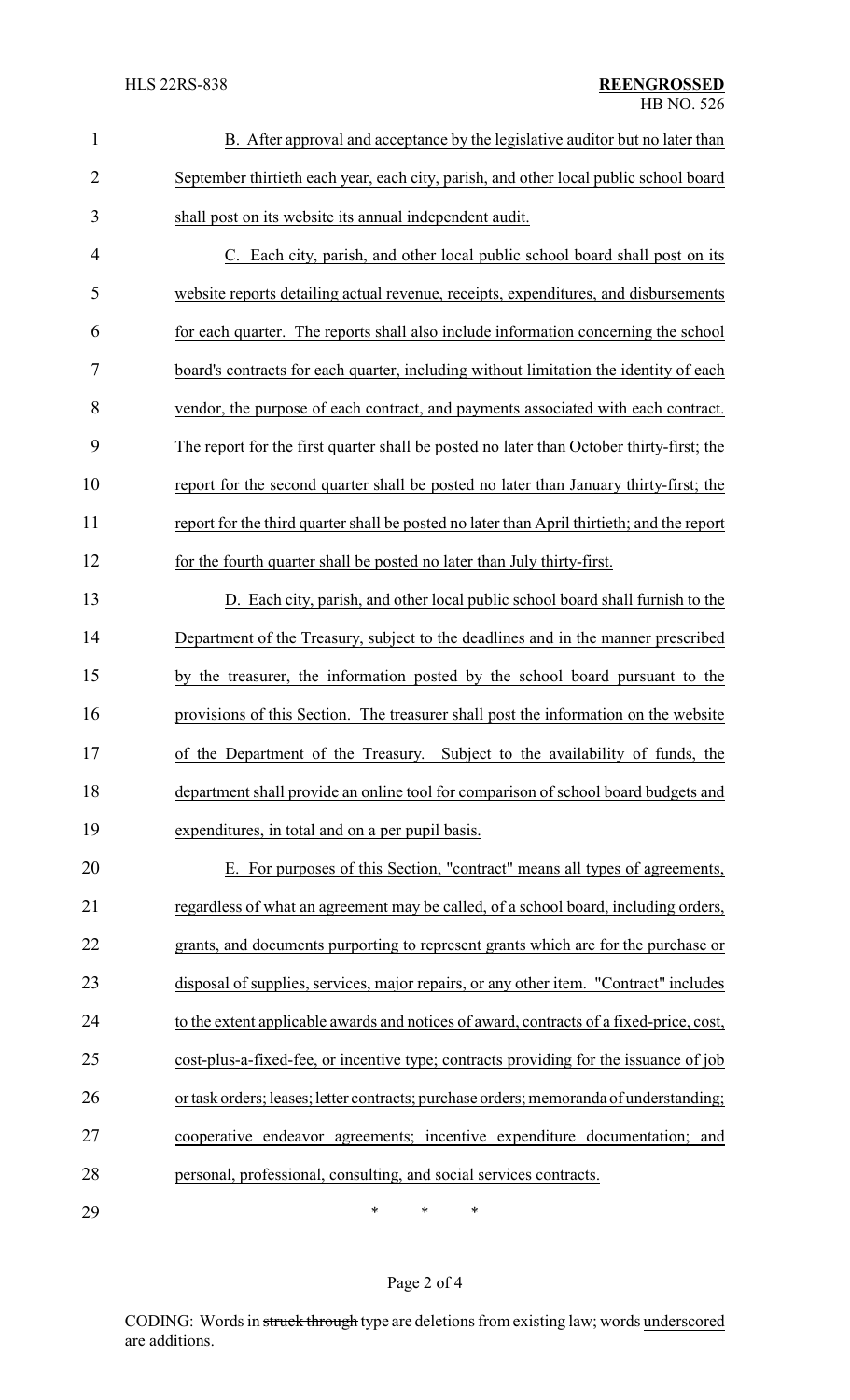| $\mathbf{1}$   | §3996. Charter schools; exemptions; requirements                                    |
|----------------|-------------------------------------------------------------------------------------|
| $\overline{2}$ | $\ast$<br>$\ast$<br>$\ast$                                                          |
| 3              | B. Notwithstanding any state law, rule, or regulation to the contrary and           |
| 4              | except as may be otherwise specifically provided for in an approved charter, a      |
| 5              | charter school established and operated in accordance with the provisions of this   |
| 6              | Chapter and its approved charter and the school's officers and employees shall be   |
| 7              | exempt from all statutory mandates or other statutory requirements that are         |
| 8              | applicable to public schools and to public school officers and employees except for |
| 9              | the following laws otherwise applicable to public schools with the same grades:     |
| 10             | $\ast$<br>∗<br>$\ast$                                                               |
| 11             | Posting of school board fiscal information, R.S. 17:88.1.<br>(67)                   |
| 12             | $\ast$<br>*<br>∗                                                                    |

## DIGEST

The digest printed below was prepared by House Legislative Services. It constitutes no part of the legislative instrument. The keyword, one-liner, abstract, and digest do not constitute part of the law or proof or indicia of legislative intent. [R.S. 1:13(B) and 24:177(E)]

| HB 526 Reengrossed | 2022 Regular Session | Edmonds |
|--------------------|----------------------|---------|
|--------------------|----------------------|---------|

**Abstract:** Requires each city, parish, and other local public school board and each charter school governing authority to post on its website certain fiscal information and requires the treasurer to post the information on the website of the Dept. of the Treasury.

Present law (R.S. 17:88(A)) requires each city and parish school board to adopt, no later than Sept. 15th of each year, a budget for the general fund and each special revenue fund for the fiscal year. Specifies that the revenue/receipts shall be those normally expected from constitutional, statutory, and regular sources and shall not include probable revenues/receipts that may arise from doubtful or contingent sources.

Present law (R.S. 17:88(C)) requires each school board to submit to the state superintendent of education a copy of its adopted budget no later than Sept. 30th of each year. Requires that such budget include the same line items as prescribed by the State Bd. of Elementary and Secondary Education (BESE) for inclusion in the financial and statistical report as well as a general summary of the adopted budget. Further requires that the general summary include projected revenues and receipts, expenditures and disbursements, beginning fund and cash balances, and ending fund and cash balances.

Present law (R.S. 17:3996(G)) requires all charter schools to comply with present law (R.S. 39:1301-1315–La. Local Government Budget Act). Requires each Type 1, 3, 3B, and 4 charter school annually to submit its budget to the local school board that approved its charter, and requires the board to submit the charter school's budget to the state superintendent of education in accordance with present law (R.S. 17:88). Requires each